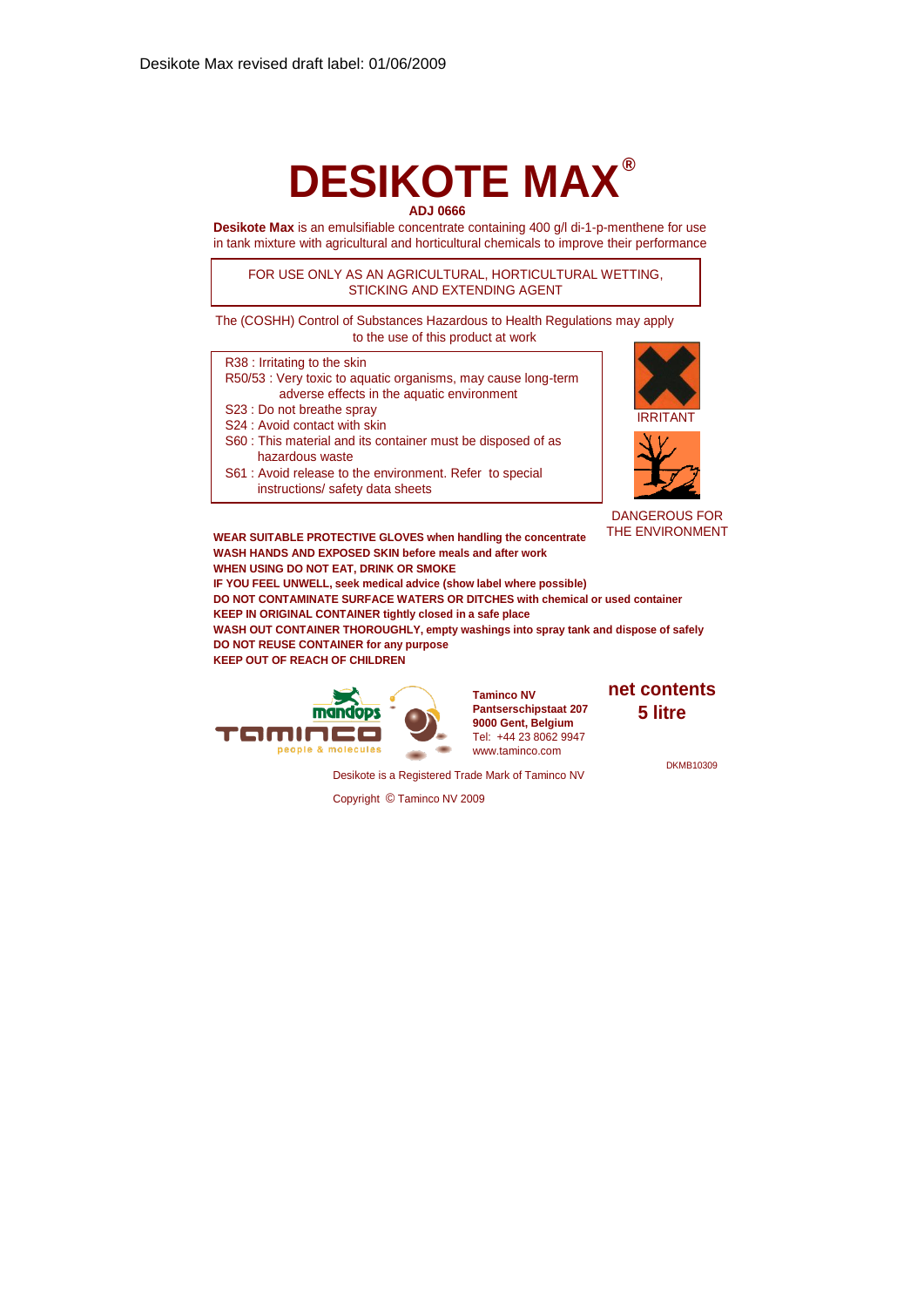### **IMPORTANT INFORMATION**  FOR USE ONLY AS AN AGRICULTURAL AND HORTICULTURAL WETTING, STICKING AND EXTENDING AGENT

| AND EATENDING AGENT                   |                                                                                                                                                                                                                                                                                                                                           |                                                   |                                                                         |                                                                                          |  |
|---------------------------------------|-------------------------------------------------------------------------------------------------------------------------------------------------------------------------------------------------------------------------------------------------------------------------------------------------------------------------------------------|---------------------------------------------------|-------------------------------------------------------------------------|------------------------------------------------------------------------------------------|--|
| <b>Crops/situations</b>               | <b>Pesticides</b>                                                                                                                                                                                                                                                                                                                         | Maximum<br>concentration<br>(% spray<br>solution) | <b>Maximum</b><br>number of<br>treatments                               | Latest time of<br>application                                                            |  |
| All edible crops                      | All approved<br>pesticides at<br>half or less<br>than half the<br>approved<br>pesticide rate                                                                                                                                                                                                                                              | 0.1                                               | Follow the<br>statutory<br>conditions of use<br>of the pesticide        | Follow the<br>statutory<br>conditions of use<br>of the pesticide                         |  |
| All edible crops                      | <b>All approved</b><br>pesticides                                                                                                                                                                                                                                                                                                         | $\overline{0.1}$                                  | <b>Follow the</b><br>statutory<br>conditions of use<br>of the pesticide | 4 weeks before the<br>harvest of crops<br>intended for<br>human or animal<br>consumption |  |
| Cereals (stubble)                     | All approved<br>formulations<br>of glyphosate                                                                                                                                                                                                                                                                                             | 0.2                                               | <b>Follow the</b><br>statutory<br>conditions of use<br>of the pesticide | Follow the<br>statutory<br>conditions of use<br>of the pesticide                         |  |
| <b>Cereals</b>                        | All approved<br>formulations<br>of glyphosate                                                                                                                                                                                                                                                                                             | $\overline{0.2}$                                  | Follow the<br>statutory<br>conditions of use<br>of the pesticide        | 7 days before<br>harvest                                                                 |  |
| <b>Oilseed Rape</b>                   | All approved<br>formulations<br>of glyphosate                                                                                                                                                                                                                                                                                             | 0.4                                               | Follow the<br>statutory<br>conditions of use<br>of the pesticide        | 14 days before<br>harvest                                                                |  |
| Operator<br>protection                | Operators must follow all operator protection instructions for the<br>pesticide. Where the personal protective equipment specified on the<br>adjuvant label is different to that specified on the pesticide label, the<br>highest level of protective equipment must be worn                                                              |                                                   |                                                                         |                                                                                          |  |
| Other specific<br><b>instructions</b> | This product must not be used with herbicides applied as desiccants<br>unless the herbicides are applied at half or less than half the approved<br>pesticide rate, other than with products containing glyphosate only<br>which may be used on oilseed rape up until 14 days before harvest and<br>cereals up until 7 days before harvest |                                                   |                                                                         |                                                                                          |  |
| <b>DKMB20309</b>                      | <b>ADJ 0666</b>                                                                                                                                                                                                                                                                                                                           |                                                   |                                                                         |                                                                                          |  |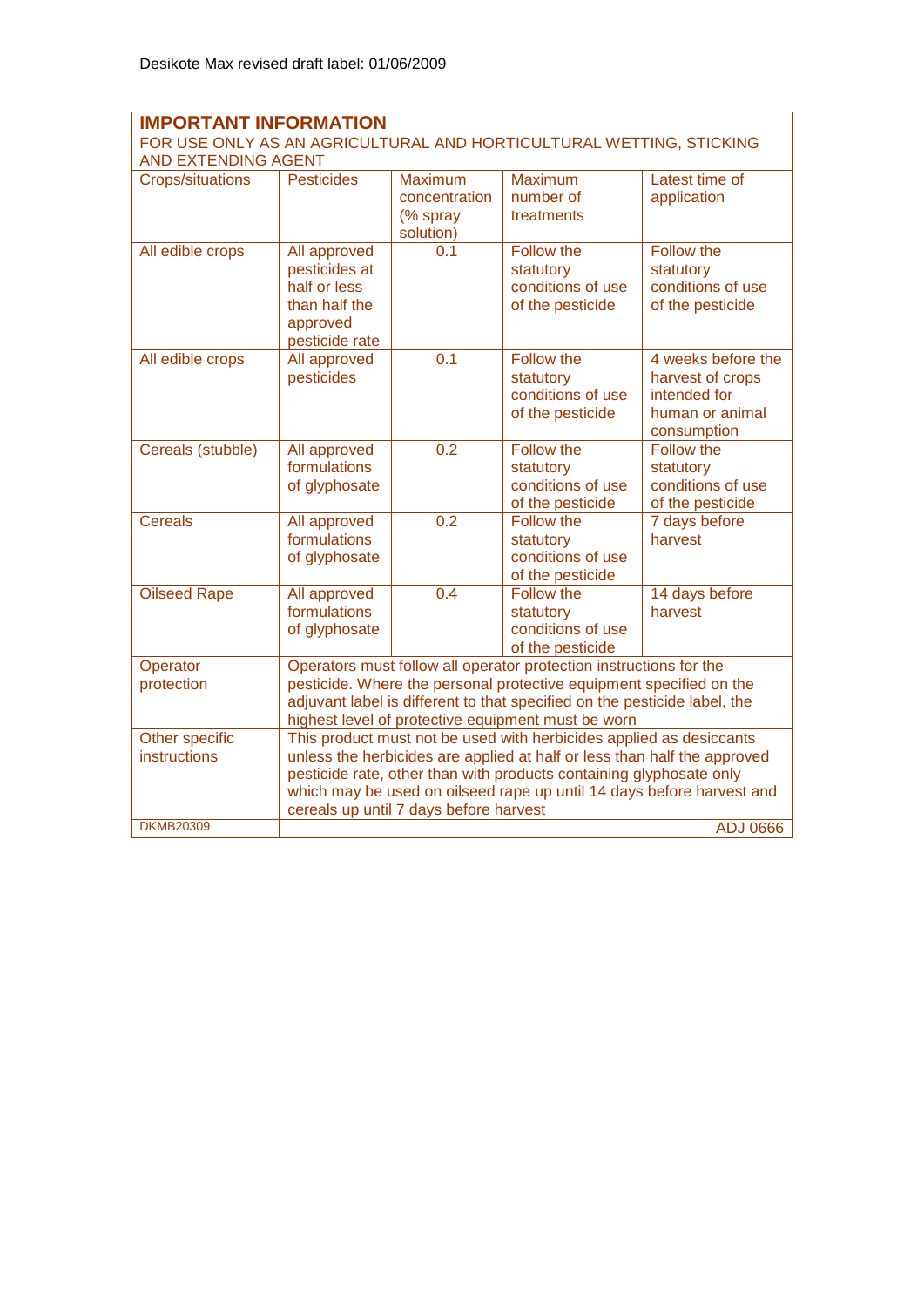# **DESIKOTE MAX**

# **DIRECTIONS FOR USE**

DESIKOTE MAX is based on a unique polymeric terpene coating agent which holds tank-mixed chemicals onto plants in a rainfast form, protected against degradation by sunlight and against volatilization at high temperatures. The coating agent then slowly releases the active chemicals so that they are available to the plant. This reduces phytotoxicity but greatly extends the action of the spray chemicals. Phytotoxicity is normally the result of a very rapid uptake of a chemical, during the first few hours after spraying, by plants which are only relatively resistant to that chemical. In the case of weed killing, a delay of a day or two may be introduced by the use of DESIKOTE MAX, although a more certain kill is obtained. DESIKOTE MAX is thus quite unlike other additives, in that it is designed to slow down rather than speed uptake of spray chemicals by treated plants. The reduction of pesticide phytotoxicity is a major benefit and DESIKOTE MAX is almost unique in its ability to safen many pesticides, especially herbicides. The DESIKOTE MAX coating is fully formed approximately 30 minutes after the spray has dried on the leaves of treated plants, although a high degree of rainfastness will be obtained as soon as the spray is dry. When using DESIKOTE MAX with spray chemicals for which a range of application rates are suggested, DESIKOTE MAX will enable the chemicals to be used effectively at the lowest rate recommended for the intended purpose or at the longest recommended intervals between sprays.

# **DIRECTIONS FOR USE**

# **APPLICATION AS AN ADJUVANT WITH PESTICIDES**

#### **CROPS**

DESIKOTE MAX is authorised for use on ALL edible and non-edible crops in tank mixture with ALL approved fungicides, herbicides and insecticides, provided that the pesticide is approved for use on the crop.

#### **SPECIFIC BENEFITS**

In **Cereals**: DESIKOTE MAX used with herbicides, including black-grass herbicides, reduces the speed of initial uptake of herbicides and can improve crop safety whilst the actual weed kill, possibly slightly delayed, is improved. This may be particularly marked where conditions are unfavourable to herbicide effectiveness.

In **Potatoes** : DESIKOTE MAX is of particular value when used with blight fungicides and its use should be regarded as essential where irrigation is carried out or when showery weather prevails.

In **Sugar Beet** : DESIKOTE MAX replaces oils and surfactants used as additives with 'low rate' applications of herbicides, and is rain-fast within 30 minutes of drying on the crop and can reduce the risk of phytotoxicity.

In **Vegetable Brassica** Crops : DESIKOTE MAX is an excellent additive to provide adhesion and 'creep' on waxy leaved brassicas and other difficult-to-wet plants, such as onions.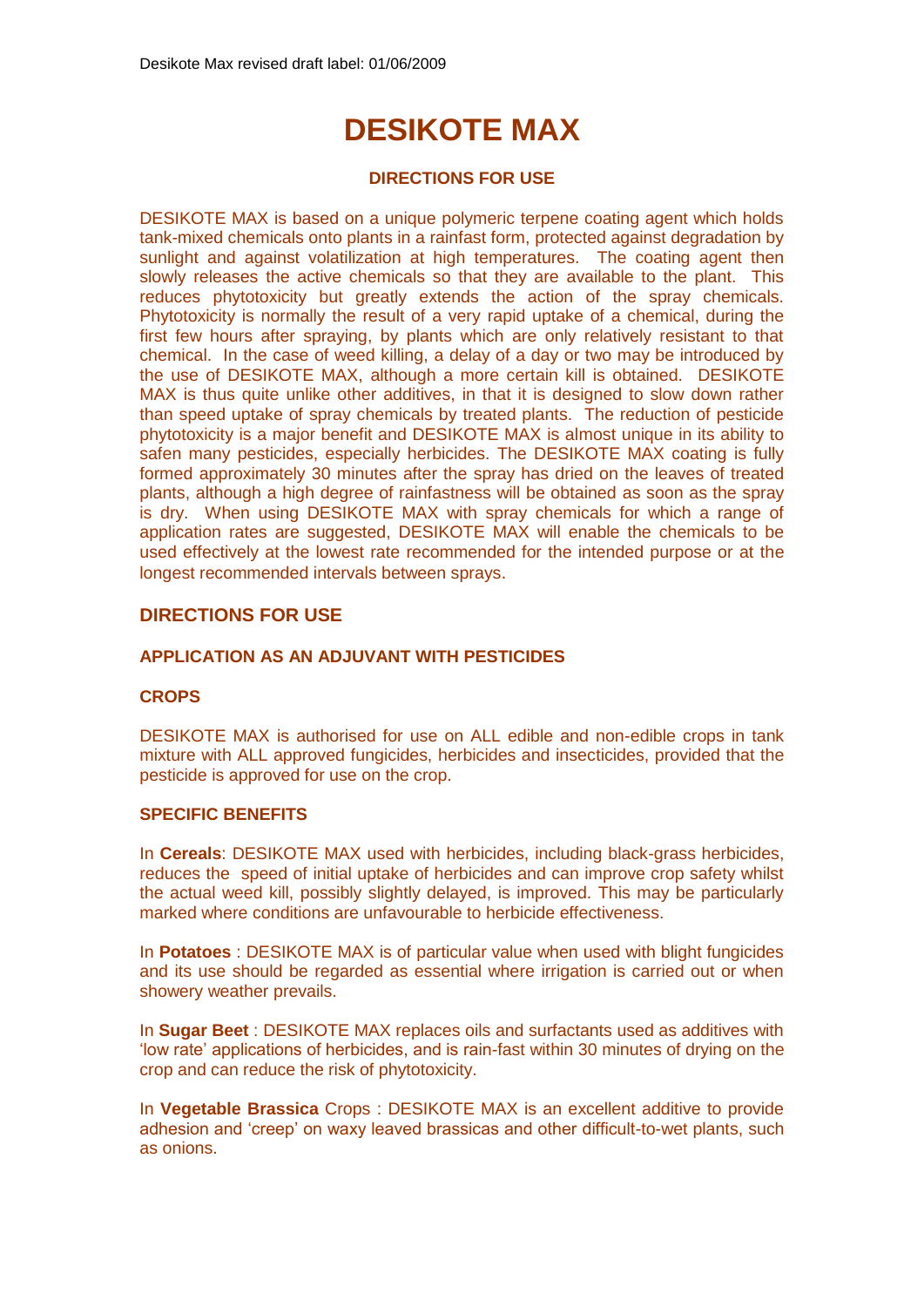# **CAUTION**

DESIKOTE MAX must not be used in combination with herbicides applied to pea crops, except those containing glyphosate only**.**

#### **APPLICATION RATES AND TIMING**

#### **Cereals**

Apply DESIKOTE MAX pre-harvest as a single application at 0.4 litres per hectare in 200 to 400 litres per hectare of water either alone at crop GS 87 (grain has about 30% moisture content) at a rate of 0.4 litres per hectare with up to 4.0 litres per hectare of 360g/l glyphosate product (e.g. Roundup Biactive MAPP 10320) or equivalent rates of other approved glyphosate formulations-up to 7 days before harvest.

DESIKOTE MAX can also be applied as a split dose, with the initial application of 0.2 litres per hectare being applied at GS 60 with the last fungicide application (to prolong fungicide activity and make it rain-fast) and a further 0.2 litres per hectare applied either with glyphosate at its recommended timing and rate or alone at crop GS 87 or 30% moisture content of the grain.

NB Whilst DESIKOTE MAX applications can effectively control seed loss and loss of grain quality i.e. maintain Hagbergs, caused by moisture, Taminco cannot guarantee that a premium will be obtained, or that there will be no sprouting or seed shedding.

#### **Maximum Number of Treatments**

Follow the pesticide statutory conditions of use.

### **COMPATIBILITY**

DESIKOTE MAX may be used in tank-mixture with all approved fungicides, herbicides, insecticides and plant growth regulators. It is also compatible with trace elements such as boron salts, chelated trace elements, copper, iron, magnesium, manganese, micronutrients, sulphur and other trace elements.

Provided all product recommendations are followed DESIKOTE MAX may be used in multiple tank-mixtures containing fungicide(s), herbicide(s), insecticide(s) and trace elements.

#### **MIXING**

SHAKE WELL BEFORE USE. Add the spray tank containing half the required volume of water with agitation. Continue agitating whilst topping up the tank and spraying.

# **APPLICATION OF DESIKOTE MAX ALONE**

The uses of Desikote Max applied alone are not controlled by the Control of Pesticides Regulations 1986 or the Plant Protection Products Regulations 1995.

DESIKOTE MAX may be used at 0.2-0.4 l/ha alone as a pre-harvest treatment in **Cereal** crops to reduce the risk of sprouting in the ears of cereal crops, preserve Hagberg values and improve grain quality. DESIKOTE MAX can also be applied as a pre-harvest treatment to reduce pod shatter or splitting in oilseed rape, peas and field beans

In **Oilseed Rape, Peas and Field Beans**, apply up to 0.8 litres per hectare DESIKOTE MAX in 200 to 400 litres per hectare of water from 28 days to 7 days before harvest to reduce pod shatter or splitting